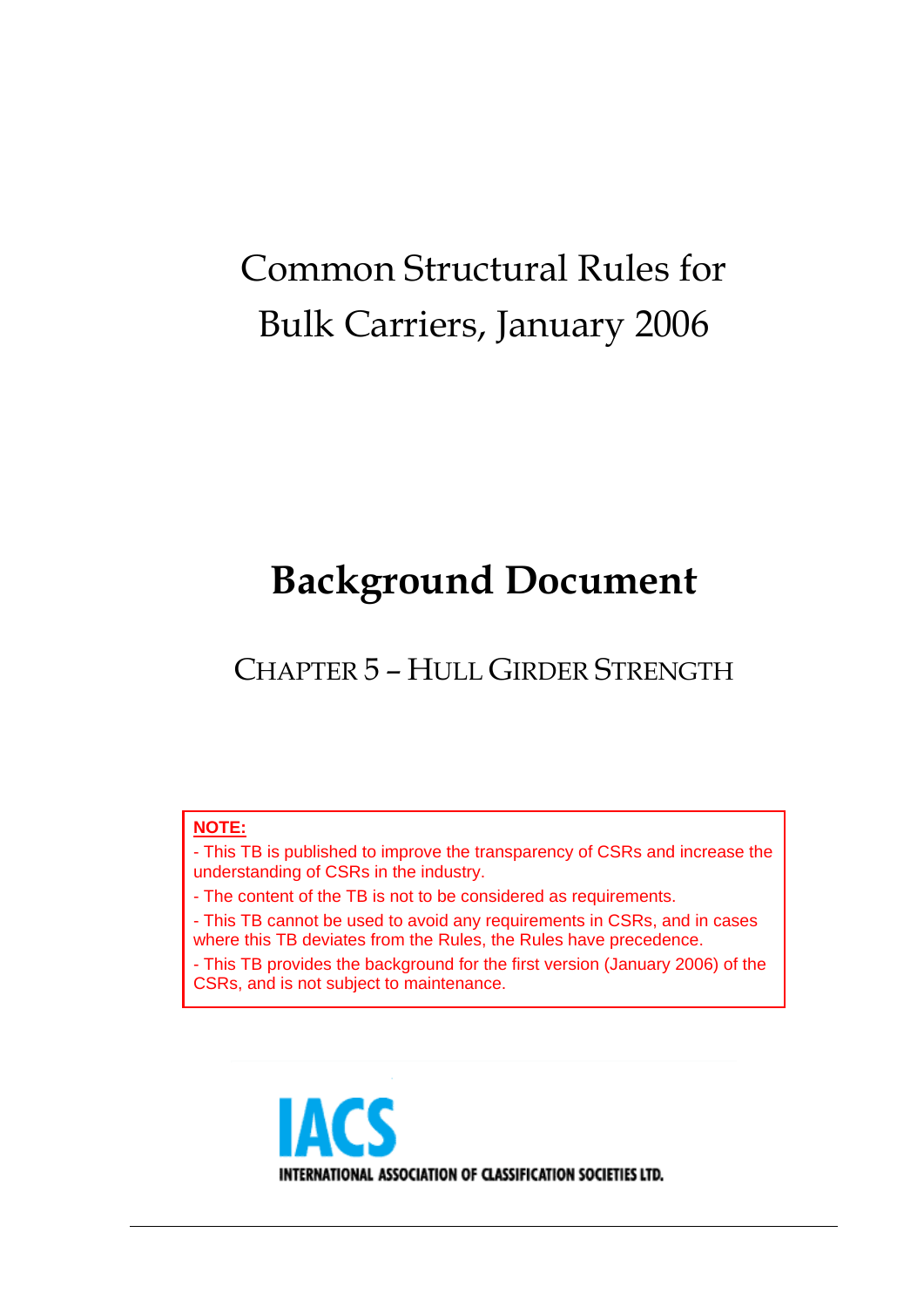#### **© IACS - the International Association of Classification Societies and the International Association of Classification Societies Limited**

All rights reserved.

Except as permitted under current English legislation no part of this work may be photocopied, stored in a retrieval system, published, performed in public, adapted, broadcast, transmitted, recorded or reproduced in any form or by means, without prior permission of the copyright owner.

Where IACS has granted written permission for any part of this publication to be quoted such quotation must include acknowledgement to IACS.

Enquiries should be addressed to the Permanent Secretary, International Association of Classification Societies Ltd, 36 Broadway London, SW1H 0BH Telephone: +44 (0)20 7976 0660 Fax: +44 (0)20 7808 1100 Email: PERMSEC@IACS.ORG.UK

#### **Terms and Conditions**

The International Association of Classification Societies (IACS), its Member Societies and IACS Ltd. and their directors, officers, members, employees and agents (on behalf of whom this notice is issued) shall be under no liability or responsibility in contract or negligence or otherwise howsoever to any person in respect of any information or advice expressly or impliedly given in this document, or in respect of any inaccuracy herein or omission herefrom or in respect of any act or omission which has caused or contributed to this document being issued with the information or advice it contains (if any).

Without derogating from the generality of the foregoing, neither the International Association of Classification Societies (IACS) nor IACS Ltd. nor its Member Societies nor their directors, officers, members, employees or agents shall be liable in contract or negligence or otherwise howsoever for any direct, indirect or consequential loss to any person caused by or arising from any information, advice, inaccuracy or omission given or contained herein or any act or omission causing or contributing to any such information, advice, inaccuracy or omission given or contained herein. Any dispute concerning the provision of material herein is subject to the exclusive jurisdiction of the English courts and will be governed by English Law.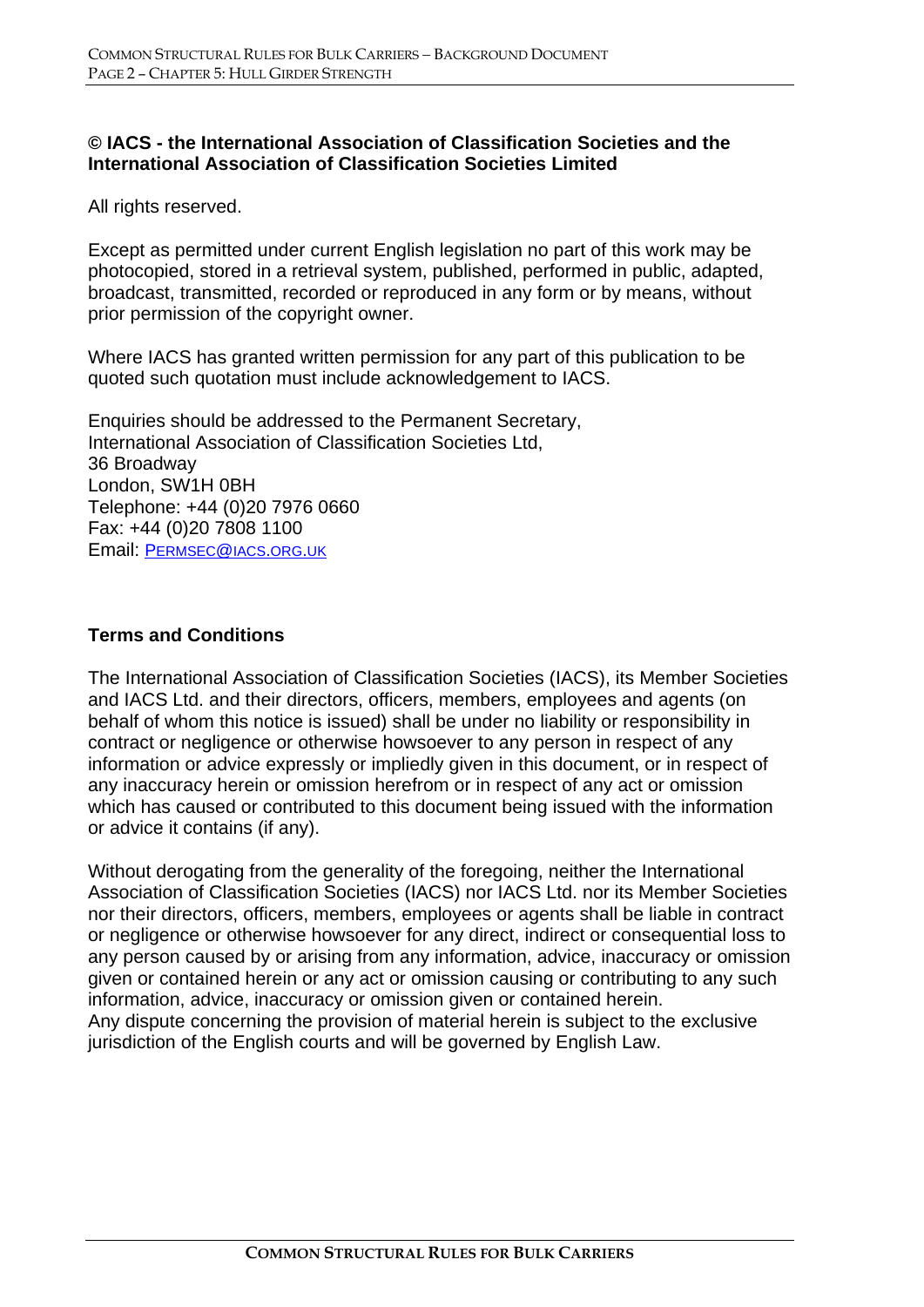# **TABLE OF CONTENTS:**

| 1.  | STRENGTH CHARACTERISTICS OF HULL TRANSVERSE SECTION  4                         |  |
|-----|--------------------------------------------------------------------------------|--|
| 1.1 |                                                                                |  |
| 1.2 |                                                                                |  |
| 1.3 |                                                                                |  |
| 1.4 |                                                                                |  |
| 1.5 |                                                                                |  |
| 1.6 |                                                                                |  |
| 2.  |                                                                                |  |
| 2.1 |                                                                                |  |
| 2.2 |                                                                                |  |
| 3.  |                                                                                |  |
| 3.1 |                                                                                |  |
| 3.2 |                                                                                |  |
| 4.  |                                                                                |  |
| 4.1 |                                                                                |  |
| 4.2 |                                                                                |  |
| 4.3 |                                                                                |  |
| 4.4 |                                                                                |  |
| 4.5 |                                                                                |  |
| 5.  | PERMISSIBLE STILL WATER BENDING MOMENT AND SHEAR FORCE 8                       |  |
| 5.1 | Permissible still water bending moment and shear force in intact condition  8  |  |
| 5.2 | Permissible still water bending moment and shear force in harbour condition  9 |  |
| 5.3 | Permissible still water bending moment and shear force in flooded condition 9  |  |
|     |                                                                                |  |
| 1.  |                                                                                |  |
| 1.1 |                                                                                |  |
| 2.  |                                                                                |  |
| 2.1 |                                                                                |  |
| 2.2 |                                                                                |  |
| 2.3 |                                                                                |  |
|     |                                                                                |  |
| 1.  |                                                                                |  |
| 1.1 |                                                                                |  |
| 2.  |                                                                                |  |
| 2.1 |                                                                                |  |
| 2.2 |                                                                                |  |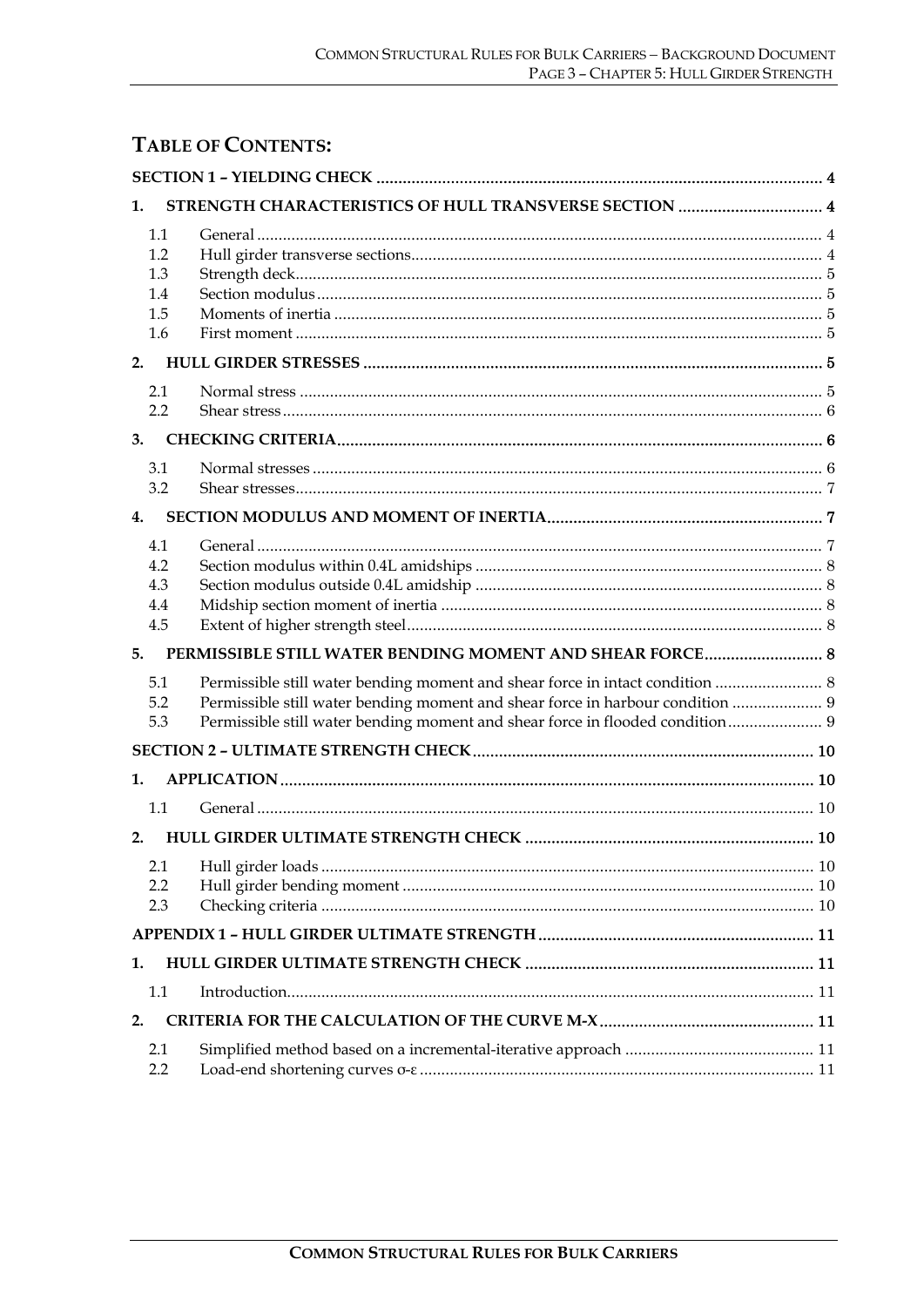# **SECTION 1 – YIELDING CHECK**

# **1. STRENGTH CHARACTERISTICS OF HULL TRANSVERSE SECTION**

#### **1.1 General**

### **1.1.1**

1.1.1.a Since regulations related to design loads were basically specified in Chapter 4 in CSR, regulations related to strength assessment were specified in Chapter 5, referring to the regulations of hull girder loads of Section 3, Chapter 4.

#### **1.2 Hull girder transverse sections**

#### **1.2.1 General**

1.2.1.a Since CSR is based on the net scantling approach, assessment of hull transverse section characteristics, stress assessment and so on, were required to be performed taking scantlings equal to the offered scantling minus 0.5*tc*. See the technical background of Chapter 3 Section 2.

#### **1.2.2 Continuous trunks and continuous longitudinal hatch coamings**

1.2.2.a This regulation is based on 2.1.2 of Sec. 1, Chapter 6, Part B of BV Rules in accordance with IACS UR S5.

# **1.2.3 Longitudinal ordinary stiffeners or girders welded above the strength deck**

1.2.3.a This regulation is based on 2.1.3 of Sec. 1, Chapter 6, Part B of BV Rules in accordance with IACS UR S5.

#### **1.2.4 Longitudinal girders between hatchways, supported by longitudinal bulkheads**

1.2.4.a This regulation is based on 2.1.4 of Sec. 1, Chapter 6, Part B of BV Rules in accordance with IACS UR S5.

#### **1.2.5 Longitudinal bulkheads with vertical corrugations**

1.2.5.a This regulation is based on 2.1.5 of Sec. 1, Chapter 6, Part B of BV Rules in accordance with IACS UR S5.

#### **1.2.6 Members in materials other than steel**

1.2.6.a The setting of longitudinal strength member of material other than steel of Young's Modulus 2.06x 105 N/mm2 was based on 2.1.6, Sec. 1, Chapter 6, Part B of the BV Rules.

#### **1.2.7 Large opening**

1.2.7.a This regulation is based on 2.1.7 of Sec. 1, Chapter 6, Part B of BV Rules in accordance with IACS UR S5.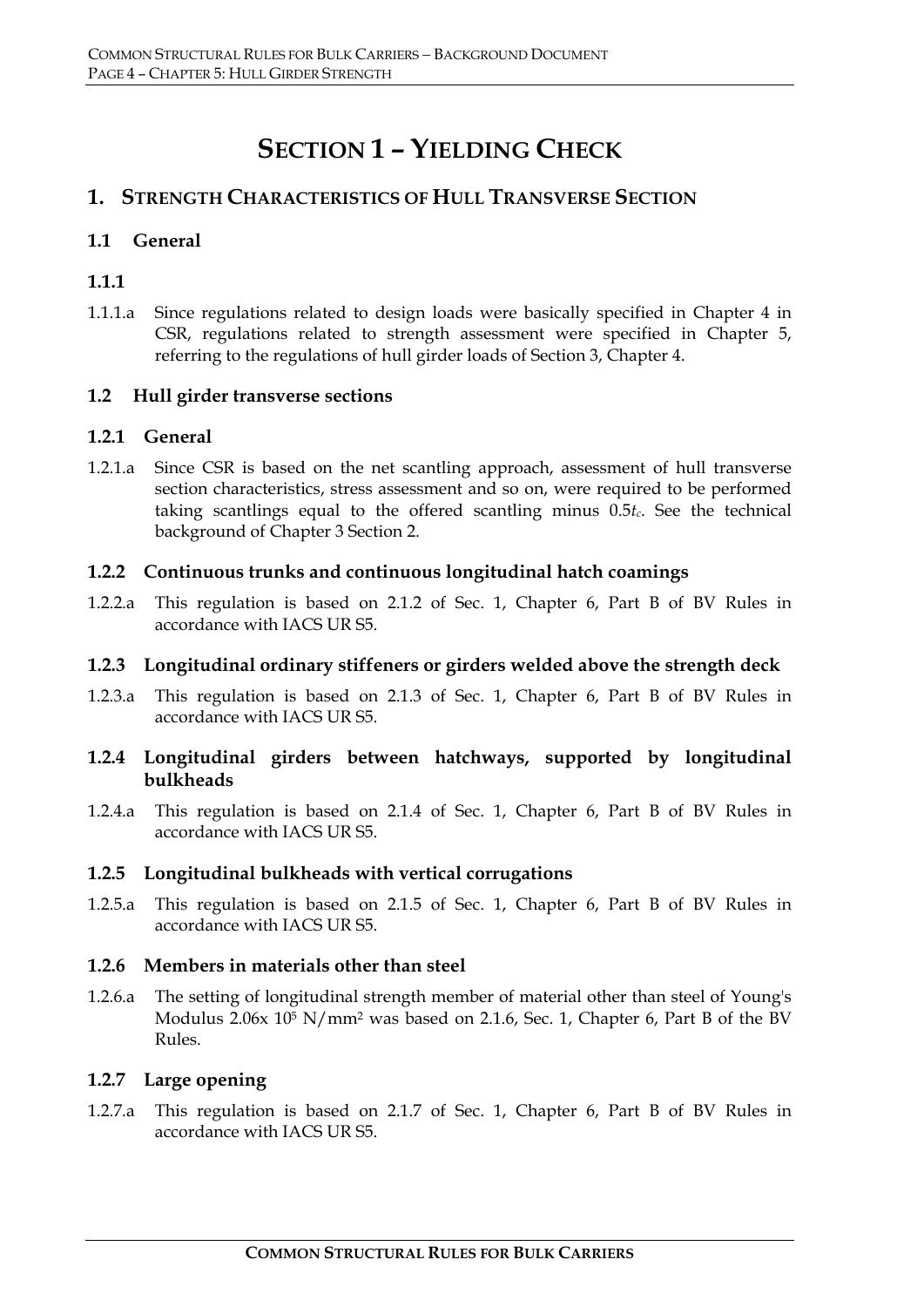#### **1.2.8 Small opening**

1.2.8.a This regulation is based on 2.1.8 of Sec. 1, Chapter 6, Part B of BV Rules in accordance with IACS UR S5.

#### **1.2.9 Lightning holes, draining holes and single scallops**

1.2.9.a This regulation is based on 2.1.9 of Sec. 1, Chapter 6, Part B of BV Rules in accordance with IACS UR S5.

#### **1.3 Strength deck**

#### **1.3.1**

1.3.1.a This regulation is based on 2.2.1 of Sec. 1, Chapter 6, Part B of the BV Rules. The treatment of 0.15L in relation to the application is consistent with the usage category of the steel.

#### **1.3.2**

1.3.2.a This regulation is based on 2.2.2 of Sec. 1, Chapter 6, Part B of the BV Rules. The treatment of 0.15L in relation to the application is consistent with the usage category of the steel.

#### **1.4 Section modulus**

#### **1.4.1**

1.4.1.a This regulation is based on 2.3.1 of Sec. 1, Chapter 6, Part B of BV Rules.

#### **1.4.2**

1.4.2.a This regulation is based on 2.3.2 of Sec. 1, Chapter 6, Part B of BV Rules in accordance with IACS UR S5.

#### **1.5 Moments of inertia**

#### **1.5.1**

1.5.1.a This regulation is based on 2.4.1 of Sec. 1, Chapter 6, Part B of BV Rules.

#### **1.6 First moment**

#### **1.6.1**

1.6.1.a This regulation is based on 2.5.1 of Sec. 1, Chapter 6, Part B of BV Rules.

#### **2. HULL GIRDER STRESSES**

#### **2.1 Normal stress**

#### **2.1.1 General**

2.1.1.a Normal stress when a material other than steel is used is to be calculated by simplified formula using the ratio of Young's modulus. This regulation is based on 2.1.2 of Sec. 2, Chapter 6, Part B of BV Rules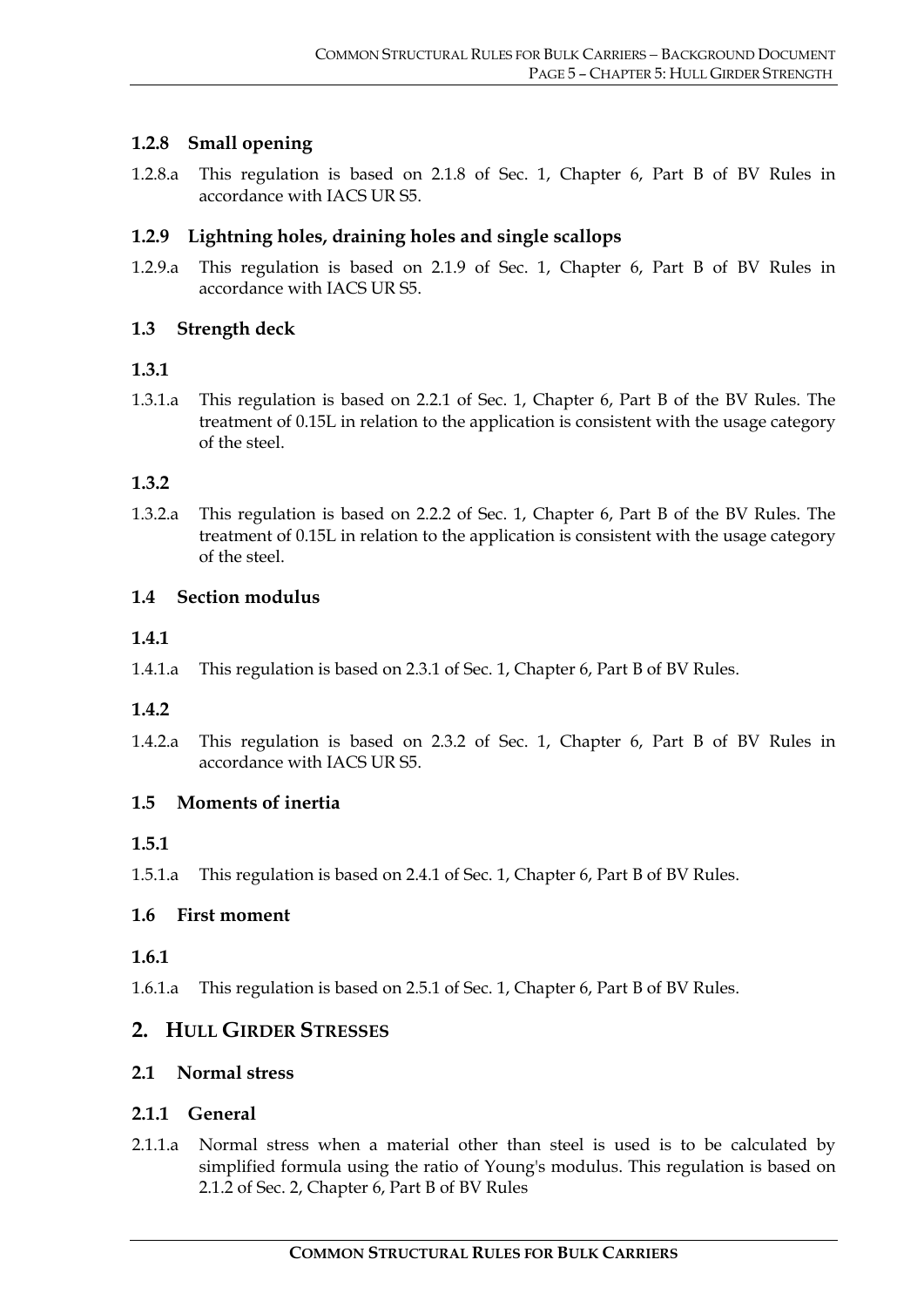#### **2.1.2 Normal stresses induced by vertical bending moments**

2.1.2.a The calculation formula for normal stress arising from vertical bending moment in the intact condition (non-flooded condition) is shown, and it is the same as in the existing rules such as BV Rules 2.1.1, Chapter 6 Section 2.

#### **2.1.3 Normal stresses in flooded conditions of BC-A ships and BC-B ships**

2.1.3.a According to IACS UR S17, the requirement of longitudinal strength of hull girder in flooded condition is to be complied with in respect of the flooding of any cargo hold of bulk carriers with notation BC-A or BC-B. The calculation formula for normal stress due to vertical bending moment in flooded condition is given, and it is the same as in the existing rules.

#### **2.2 Shear stress**

#### **2.2.1 General**

2.2.1.a Shear stress is to be calculated by direct analysis in the CSR. Shear force correction is to be made considering a simplified calculation method according to this regulation.

#### **2.2.2 Simplified calculation of shear stresses induced by vertical shear forces**

2.2.2.a Distribution coefficient of shear force and this correction method are according to 2.4.1 of Sec. 2, Chapter 6, Part B of the BV Rules.

#### **2.2.3 Shear stresses in the flooded conditions of BC-A or BC-B ships**

2.2.3.a Regulation for correcting the shear stress is specified similar to the intact condition if the mass of flooded water is included in the mass of cargo.

# **3. CHECKING CRITERIA**

#### **3.1 Normal stresses**

#### **3.1.1**

3.1.1.a IACS UR S11 takes the permissible stress in the 0.4L region amidships based on the gross scantling approach as 175 N/mm2 (based on mild steel). In CSR which uses the net scantling approach, since the figure is 0.9 times the original section modulus, which becomes the renewal criterion of various classification societies for hull transverse section, the permissible stress in the gross scantling approach is divided by 0.9 to arrive at the value of 190 N/mm2 as the permissible stress (17.5 kgf/mm2  $/0.9 \times 9.81 = 190$ ). The corrosion amount specified in Section 3, Chapter 3 is applicable to existing ships (5 types of ships namely VLCC, Aframax, Capesize BC, Panamax BC and Handymax BC). Fig. 5.1 shows the ratio of the section modulus of deck and bottom to the original section modulus for each type of ship. From this figure, since the section modulus is about 0.9 times the original section modulus for all ship types, evaluation with the net scantling approach using the permissible value is equivalent to the method used in the existing rules.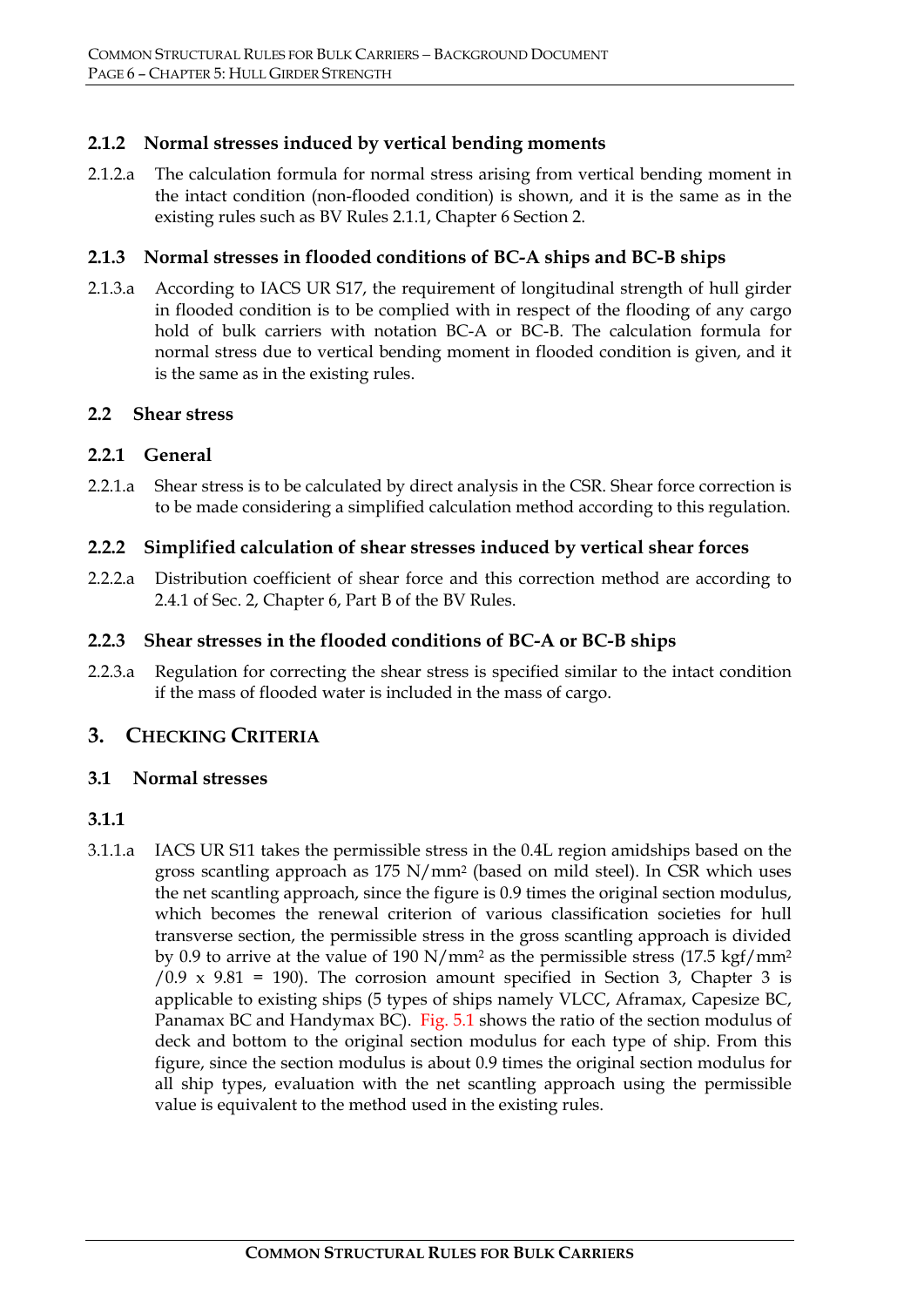

Fig. 5.1 Section modulus considering corrosion of BC and tankers

For ensuring continuity of longitudinal strength also in the region other than the 0.4L midship region, the permissible shear stress at locations in the 0.1L and 0.9L regions at the ends were taken as 130 N/mm2.

3.1.1.b Generally, scantling of members contributing to the hull girder longitudinal strength may be gradually reduced, outside 0.4L amidships. In CSR, the gradual reduction of scantlings of structural members contributing to hull girder strength are unified by setting the allowable stress outside 0.4 L amidships.

#### **3.2 Shear stresses**

# **3.2.1**

3.2.1.a Similar to stress due to vertical bending, the permissible shear stress by the net scantling approach was taken as 120 N/mm2, which is equal to the permissible stress of 110 N/mm2 according to existing rules divided by 0.9.

# **4. SECTION MODULUS AND MOMENT OF INERTIA**

# **4.1 General**

#### **4.1.1**

4.1.1.a This regulation is based on 4.1.1 of Sec. 2, Chapter 6, Part B of BV Rules.

# **4.1.2**

4.1.2.a This regulation is based on 4.2.3 of Sec. 2, Chapter 6, Part B of BV Rules. See the background for Material factor k specified in 2.2.1 of Chapter 3 Section 1.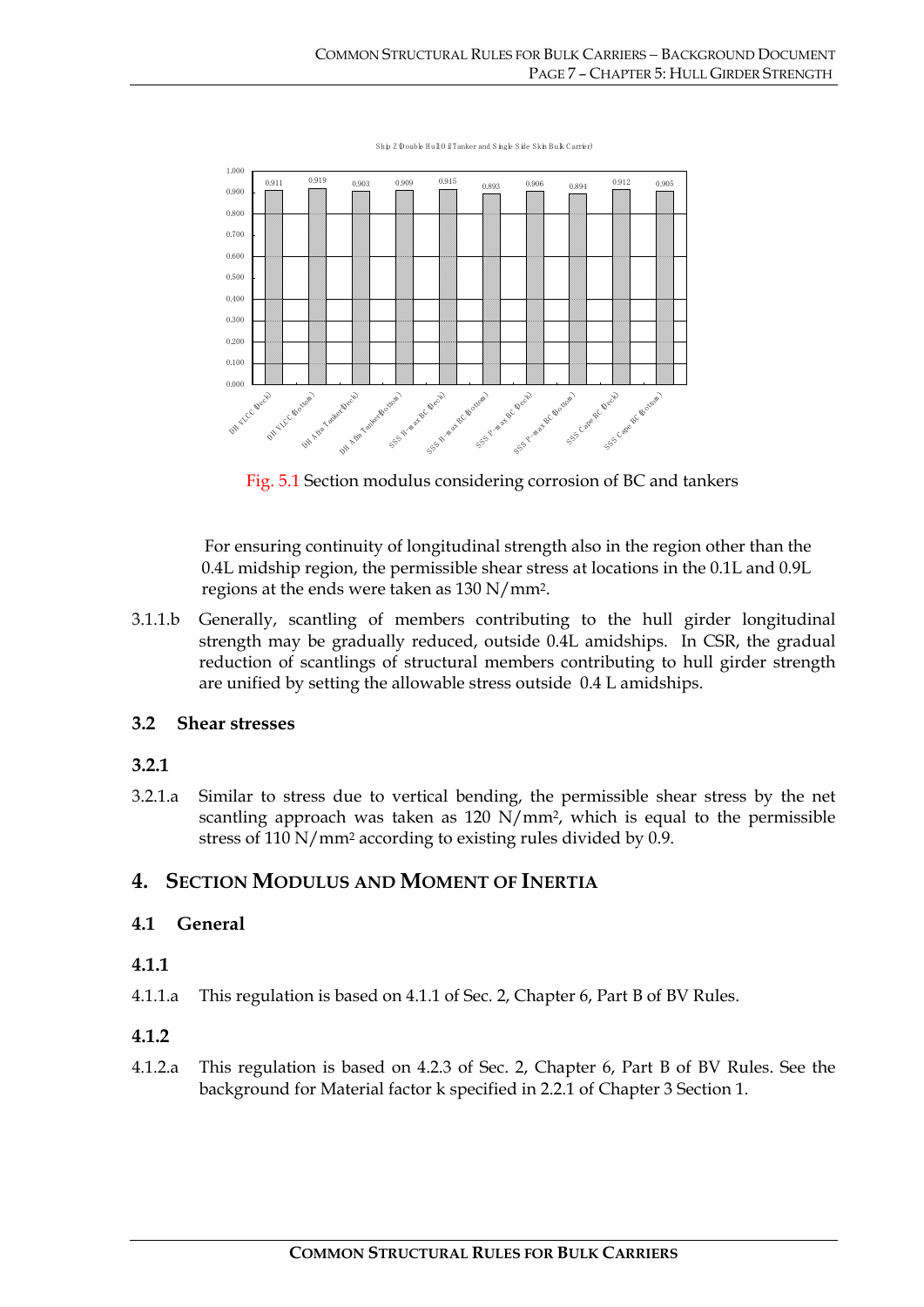#### **4.2 Section modulus within 0.4L amidships**

#### **4.2.1**

4.2.1.a This regulation is based on the IACS UR S7 taking into account the coefficient 0.9 based on the net scantling approach.

#### **4.2.2**

4.2.2.a This regulation is based on the IACS UR S11 and UR S17.

#### **4.2.3**

4.2.3.a This regulation is based on 4.2.3 of Sec. 2, Chapter 6, Part B of BV Rules.

#### **4.2.4**

4.2.4.a This regulation is based on 4.2.4 of Sec. 2, Chapter 6, Part B of BV Rules.

#### **4.3 Section modulus outside 0.4L amidship**

#### **4.3.1**

4.3.1.a This regulation is based on 4.3.1 of Sec. 2, Chapter 6, Part B of BV Rules.

#### **4.3.2**

4.3.2.a This regulation is based on 4.3.2 of Sec. 2, Chapter 6, Part B of BV Rules.

# **4.4 Midship section moment of inertia**

#### **4.4.1**

4.4.1.a This regulation is based on IACS UR S4.

#### **4.5 Extent of higher strength steel**

- **4.5.1**
- 4.5.1.a This regulation is based on 4.5.1 of Sec. 2, Chapter 6, Part B of BV Rules.

#### **4.5.2**

4.5.2.a This regulation is based on 4.5.2 of Sec. 2, Chapter 6, Part B of BV Rules.

#### **5. PERMISSIBLE STILL WATER BENDING MOMENT AND SHEAR FORCE**

#### **5.1 Permissible still water bending moment and shear force in intact condition**

#### **5.1.1 Permissible still water bending moment**

5.1.1.a This regulation is based on 5.1.1 of Sec. 2, Chapter 6, Part B of BV Rules.

#### **5.1.2 Permissible still water shear force – Direct calculation**

5.1.2.a This regulation is based on 5.2.1 of Sec. 2, Chapter 6, Part B of BV Rules.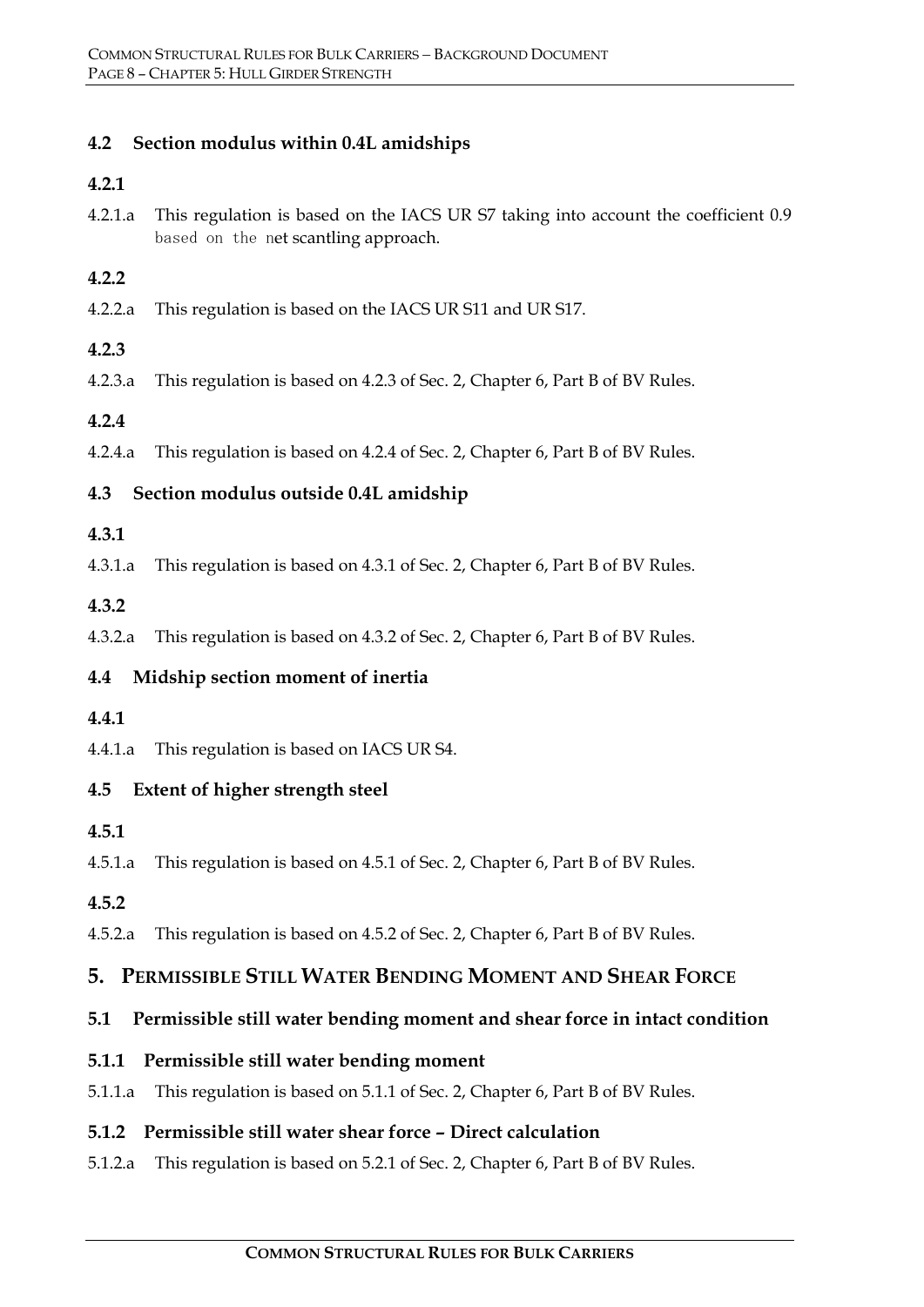#### **5.1.3 Permissible still water shear force – Simplified calculation**

5.1.3.a This regulation is based on 5.2.2 of Sec. 2, Chapter 6, Part B of BV Rules

#### **5.2 Permissible still water bending moment and shear force in harbour condition**

#### **5.2.1 Permissible still water bending moment**

5.2.1.a This regulation is related to the concept on the vertical wave bending moment in harbour condition specified in Ch 4 Sec 3 in CSR.

#### **5.2.2 Permissible still water shear force**

5.2.2.a This regulation is related to the concepts on the vertical wave shear force in harbour condition specified in Ch 4 Sec 3 in CSR.

#### **5.3 Permissible still water bending moment and shear force in flooded condition**

#### **5.3.1 Permissible still water bending moment**

5.3.1.a This regulation is related to the vertical wave bending moment in flooded condition specified in Ch 4 Sec 3 in CSR.

#### **5.3.2 Permissible still water shear force – Direct calculation**

5.3.2.a This regulation is related to the concepts on the vertical shear force in flooded condition by direct calculation method specified in Ch 4 Sec 3 in CSR.

#### **5.3.3 Permissible still water shear force – Simplified calculation**

5.3.3.a This regulation is related to the concepts on the vertical shear force in flooded condition by simplified calculation method specified in Ch 4 Sec 3 in CSR.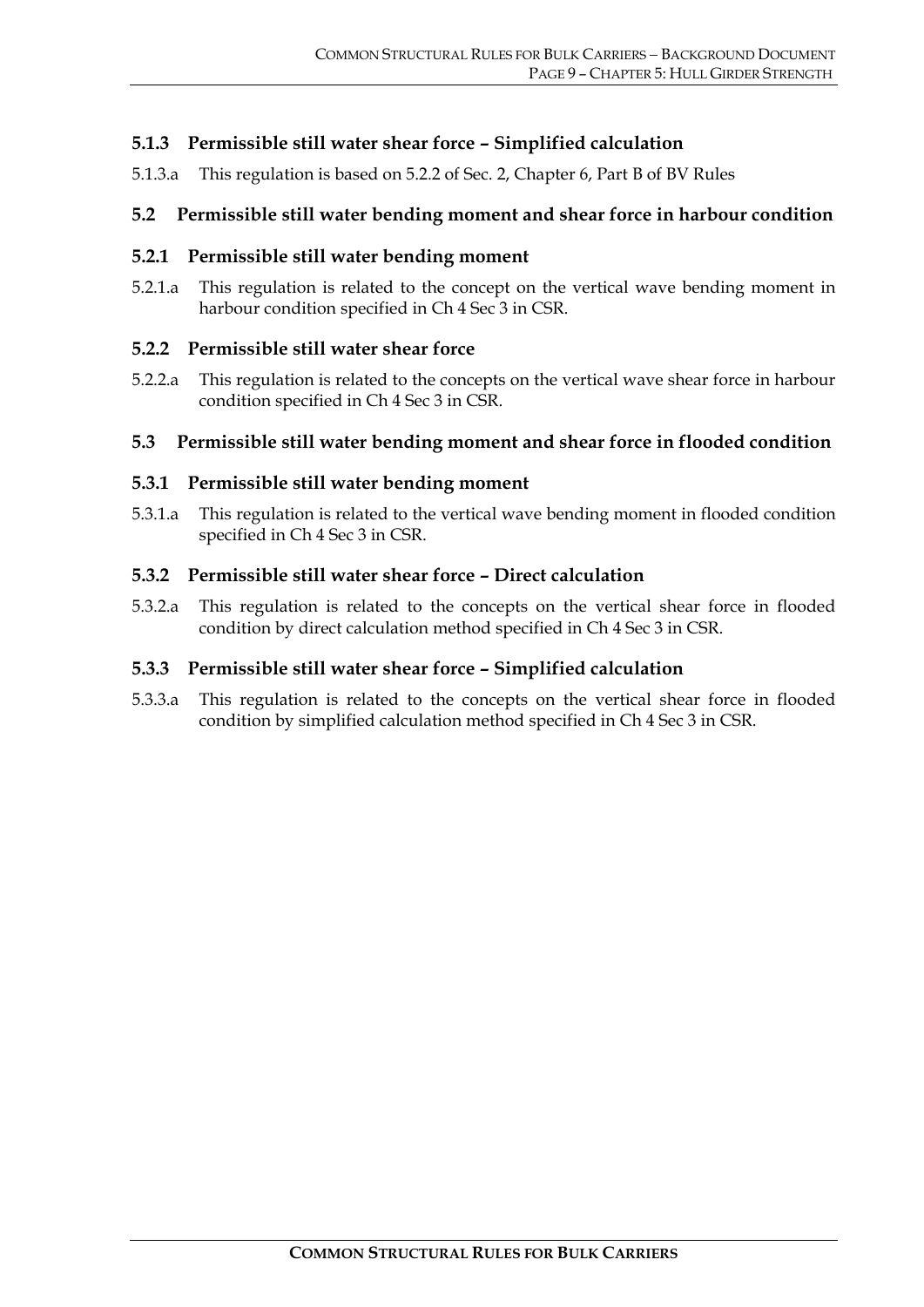# **SECTION 2 – ULTIMATE STRENGTH CHECK**

# **1. APPLICATION**

#### **1.1 General**

# **1.1.1**

1.1.1.a The hull girder strength is the most important for hull structure. The ships length becomes longer, this strength is more important. Hence, the hull girder ultimate strength check is required to ships with length (L) not less than 150m.t

# **2. HULL GIRDER ULTIMATE STRENGTH CHECK**

#### **2.1 Hull girder loads**

#### **2.1.1 Bending moment**

- 2.1.1.a The yielding strength of hull girder is checked by the working stress design method using the allowable stress as required in Chapter 5 Section 1. However, the working stress design method cannot be evaluated to the actual capacity of hull girder, even though the scantling of hull girder is considered reasonable and practicable. Hence, to estimate the actual capacity of hull girder, the ultimate strength hull girder is checked by the partial safety factor design method.
- 2.1.1.b Ultimate strength check is required to the ultimate condition such as ultimate wave loads which is expressed by multiplying the extreme wave loads by the partial safety factor and flooded condition.

#### **2.2 Hull girder bending moment**

#### **2.2.1 Curve M-χ**

2.2.1.a This regulation is based on 3.2.1 of Sec. 3, Chapter 6 of RINA Rules.

#### **2.2.2 Hull girder transverse sections**

2.2.2.a This regulation is based on 3.2.2 of Sec. 3, Chapter 6 of RINA Rules.

#### **2.3 Checking criteria**

#### **2.3.1**

2.3.1.a This regulation is based on 3.3.1 of Sec. 3, Chapter 6 of RINA Rules.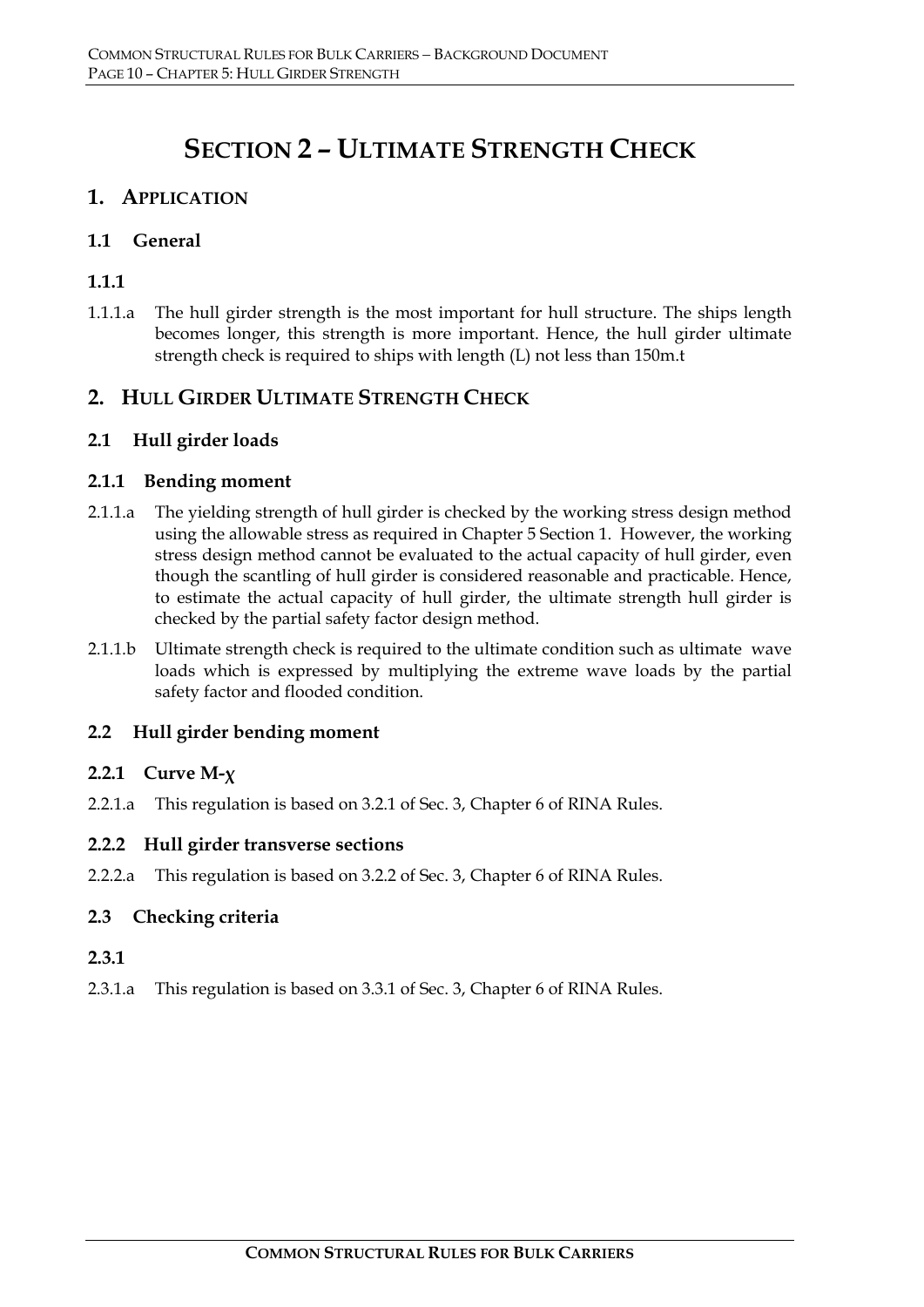# **APPENDIX 1 – HULL GIRDER ULTIMATE STRENGTH**

# **1. HULL GIRDER ULTIMATE STRENGTH CHECK**

# **1.1 Introduction**

# **1.1.1**

1.1.1.a This Appendix describes details of the calculation method for hull girder ultimate strength. It is based on Part B, Chapter 6, Appendix 1 of BV Rules for the Classification of Steel Ships (April 2005).

# **2. CRITERIA FOR THE CALCULATION OF THE CURVE M-Χ**

#### **2.1 Simplified method based on a incremental-iterative approach**

#### **2.1.1 Procedure**

2.1.1.a This requirement is based on 1.2.1 of Part B, Chapter 6, Appendix 1 of BV Rules for Steel Ships.

#### **2.1.2 Assumption**

2.1.2.a This requirement is based on 1.2.2 of Part B, Chapter 6, Appendix 1 of BV Rules for Steel Ships.

# **2.2 Load-end shortening curves σ-ε**

#### **2.2.1 Plating panels and ordinary stiffeners**

2.2.1.a This requirement is based on 1.3.1 of Part B, Chapter 6, Appendix 1 of BV Rules for Steel Ships.

#### **2.2.2 Hard corners**

2.2.2.a This requirement is based on 1.3.2 of Part B, Chapter 6, Appendix 1 of BV Rules for Steel Ships.

#### **2.2.3 Elastic-plastic collapse of structural elements**

2.2.3.a This requirement is based on 1.3.3 of Part B, Chapter 6, Appendix 1 of BV Rules for Steel Ships.

#### **2.2.4 Beam column buckling**

2.2.4.a This requirement is based on 1.3.4 of Part B, Chapter 6, Appendix 1 of BV Rules for Steel Ships.

# **2.2.5 Torsional buckling**

2.2.5.a This requirement is based on 1.3.5 of Part B, Chapter 6, Appendix 1 of BV Rules for Steel Ships.